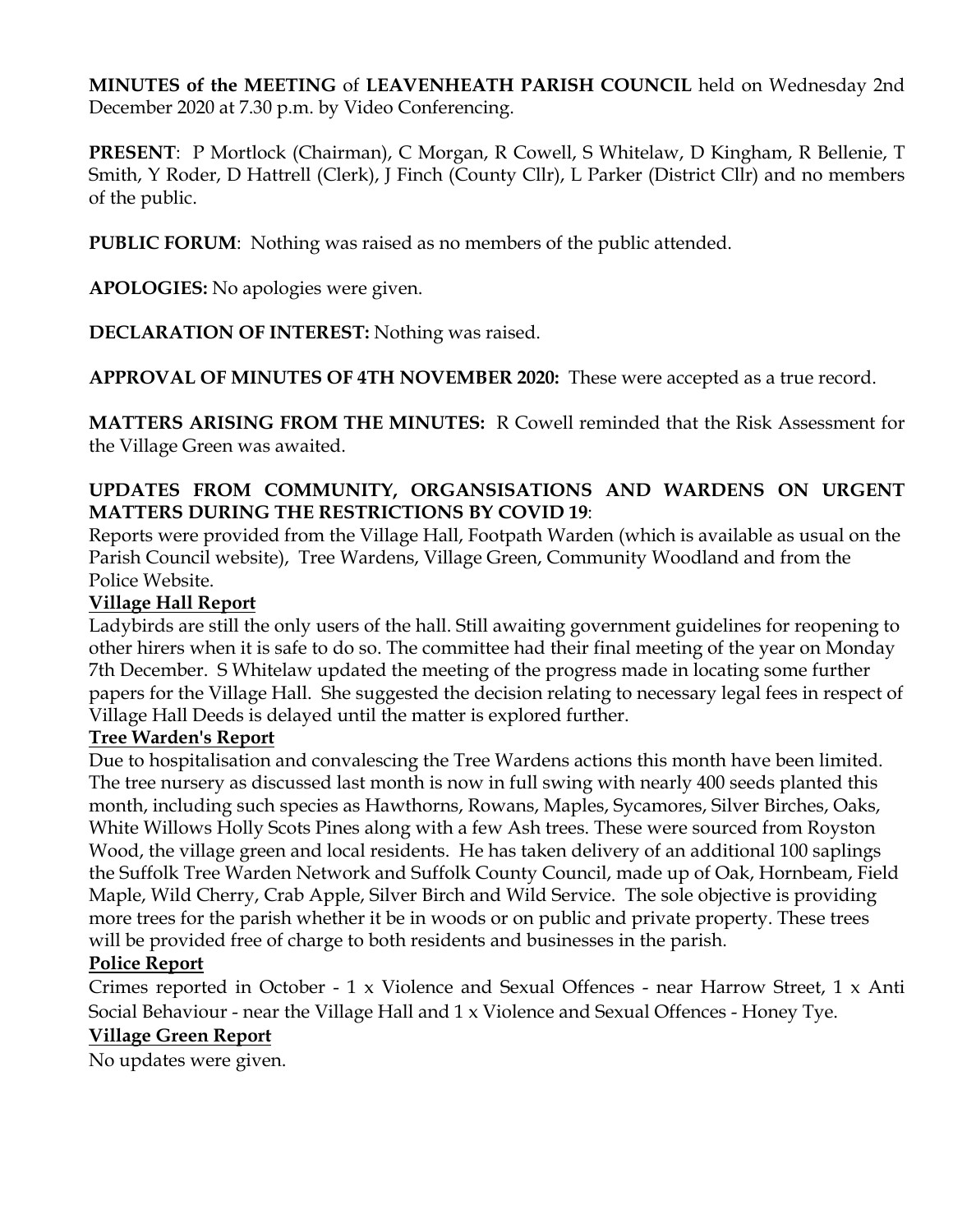**BABERGH DISTRICT COUNCIL REPORT:** District Cllr Lee Parker attended and updated the meeting in relation to the distribution of grants by the District Council. Full details can be found on their website. He commented on the improving picture in Hadleigh in relation to lower infection rates of Covid-19. The Joint Local Plan is now out for final consultation ahead of the Inspection stage. He spoke of the availability of CIL money and that he was happy to assist the Parish with a Playground Project in the future. Tough budgetary decisions are required at the District Council to balance the figures for next financial year.

**SUFFOLK COUNTY COUNCIL REPORT:** County Cllr J Finch attended and reported on the latest Covid 19 news including the local hotspots and pressure on hospitals being among the reasons Suffolk was placed in tier two local restrictions. In particular Ipswich and Hadleigh had higher numbers of cases than anticipated which in turn puts pressure on the NHS. In his report Cllr Finch reminded people of the tier two restrictions which were in place in the area. On other news, an initial report was published about Special Educational Needs Development services during the Covid-19 pandemic. Suffolk County Council has also delivered its largest digital care support project allowing people with little or no technological ability to have two way video contact with care workers, family members and service providers. T Smith asked for the County Cllrs views on offers on trees and donations for that purpose. J Finch confirmed the County Council is supportive due to the climate change agenda, however, he did urge careful consideration of where to plant and the size and growth of the species concerned as issues may be caused by tree's outgrowing their locations and the annual leaf fall.

**NEIGHBOURHOOD PLANNING UPDATE:** The Neighbourhood Planning group have continued to meet regularly, the draft policies are at a stage to put out to resident consultation, the question is how this can be done safely in view of COVID. They have some good ideas and will be looking to consult after Christmas. They are continuing to progress the plan and continue to evidence gather for incorporation into the plan. The Neighbourhood Planning group have liaised with Suffolk Wildlife Trust regarding a landscape and biodiversity audit. They are prepared to do this for £1500 plus VAT. They asked the Parish Council to consider funding such a report. The basis for doing the audit would be to assist with policies and to ensure that we have an independent analysis on which we could use for future planning applications rather than relying on the reports that are submitted by the applicants. This will form an Agenda item at the January Meeting - **Action Clerk.** It was agreed for the Clerk to formally respond to A Sedgwick regarding the resolution last month in relation to the Lady Anne Windsor Charity proposals - **Action Clerk**.

**CORRESPONDENCE:** On-going correspondence were discussed.

**URGENT HIGHWAYS SAFETY MATTERS**: Nothing was raised.

**FINANCE:** The Bank Balances as at 2nd November are £47443.35 in the Community Account and £15507.99 in the Rate Reward Account making a total of £62951.34. The following pre-agreed payments were made: -

| Cheque No.         | Amount | Payee                                      | <b>Details</b> |
|--------------------|--------|--------------------------------------------|----------------|
| As at 2nd November |        |                                            |                |
| Funds Transfer     | 535.19 | Babergh District Council Bin Empty Charges |                |
| Funds Transfer     | 485.46 | D K Hattrell                               | Clerk's Salary |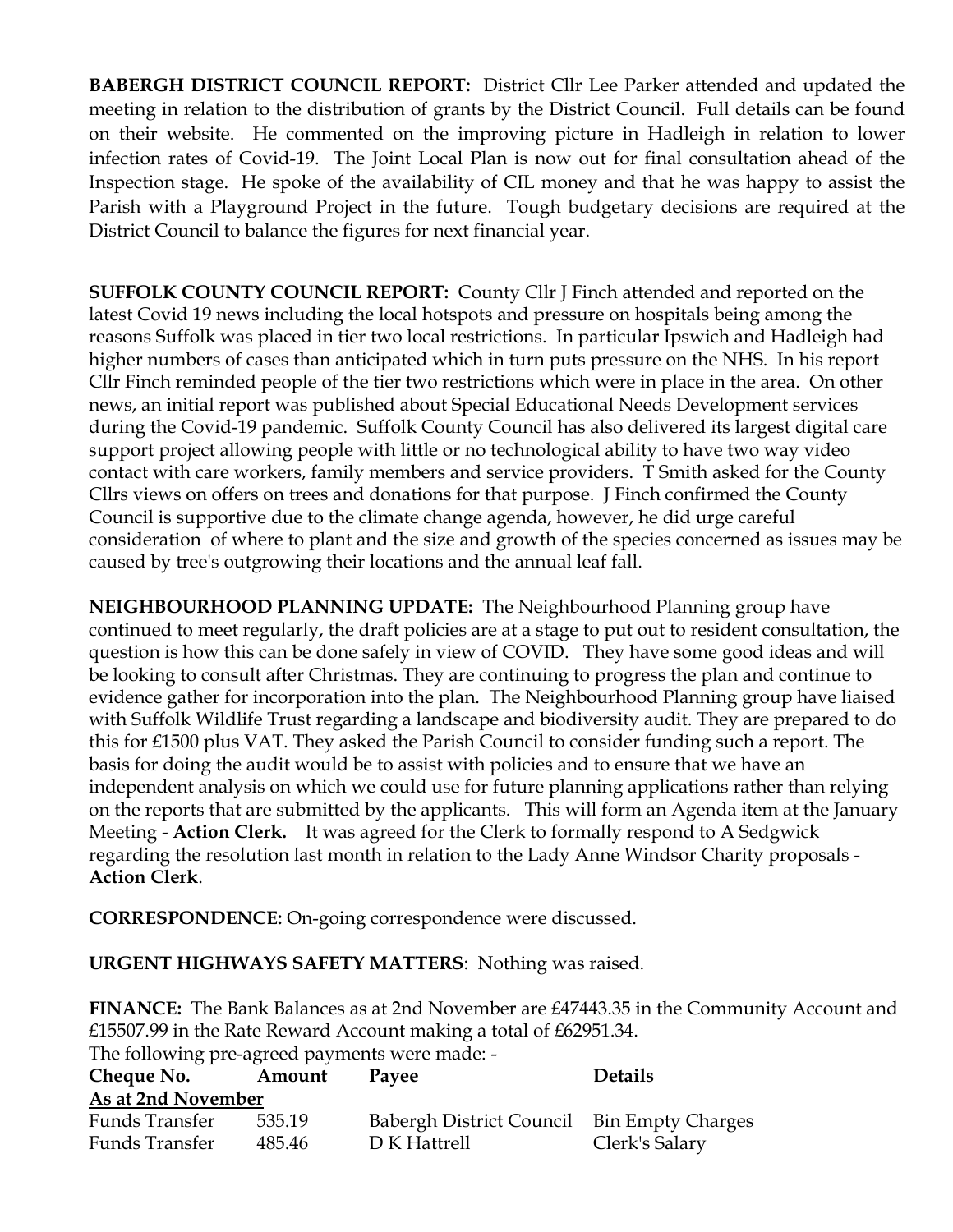| <b>Funds Transfer</b><br><b>Funds Transfer</b> | 103.20<br>168.25 | Inland Revenue Only<br><b>SCC Pension ACC</b> | Clerk's Deductions<br>Clerk's Pension |
|------------------------------------------------|------------------|-----------------------------------------------|---------------------------------------|
|                                                |                  |                                               |                                       |

The budget calculations had been circulated to members to start considering the Precept for next financial year. The District Council are still to issue the final list of tax base figures, so they have asked us to delay setting the Precept until January which may require a change of meeting date for that month only. It was agreed to delay the January Meeting until 20th January 2021. A Decision regarding the legal work in respect of Village Hall Deeds will be made when further information is available. The Standing Orders and Financial Regulations were reviewed having received recommendations from SALC/NALC. It was agreed to incorporate the changes recommended - **Action S Whitelaw and Clerk.**

**MAINTENANCE OF VILLAGE ASSETS:** T Smith agreed to investigate what improvements can be made to the concrete blocks in Kingsland Lane to help prevent unauthorised access - **Action T Smith.** 

**QUIET LANES SCHEME:** C Morgan agreed to investigate this item and register our interest as a Parish Council **- Action C Morgan.**

**CONSIDER DELAYING JANUARY PC MEETING:** This was agreed as 20th January 2021.

**REPORTS AND QUESTIONS FROM CHAIRMAN AND MEMBERS :** It was agreed for the Clerk to request updates to our Councillor details in LSPN **- Action Clerk.** T Smith confirmed he is happy to lead a Community Speed Watch program and will publicise to seek volunteers **- Action T Smith.** 

The meeting closed at **9.12 p.m**.

Following the Meeting it was agreed to invite Parish Council applicant, Nigel Taylor to join the Parish Council. Formal Co-option will take place at the January Meeting **- Action Clerk.**